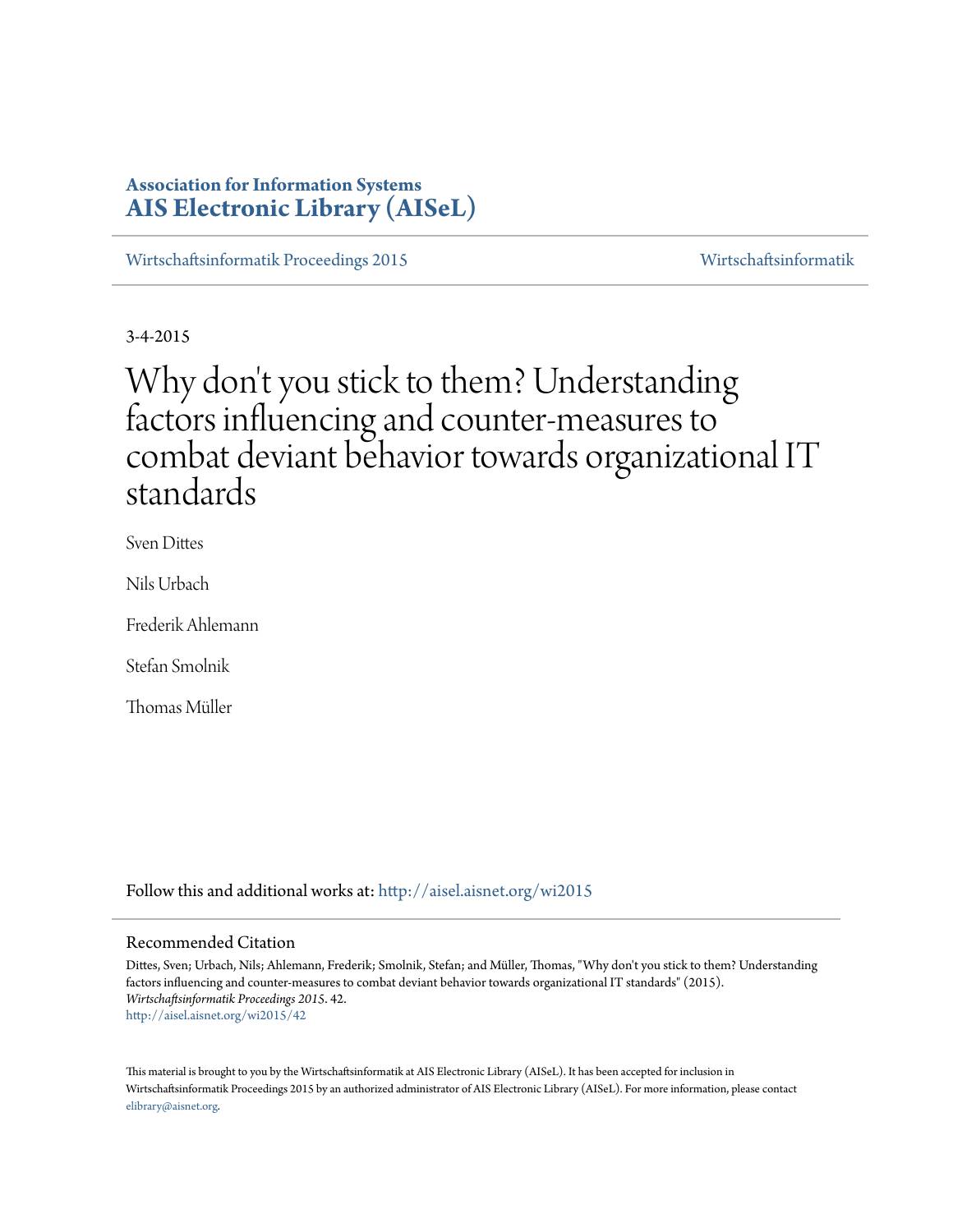# **Why don't you stick to them? Understanding factors influencing and counter-measures to combat deviant behavior towards organizational IT standards**

Sven Dittes<sup>1</sup>, Nils Urbach<sup>2</sup>, Frederik Ahlemann<sup>3</sup>, Stefan Smolnik<sup>1</sup> and Thomas Mueller<sup>3</sup>

 $<sup>1</sup>$  University of Hagen, Germany</sup> {sven.dittes, stefan.smolnik}@fernuni-hagen.de <sup>2</sup> University of Bayreuth, Germany [nils.urbach@uni-bayreuth.de](mailto:nils.urbach@uni-bayreuth.de) <sup>3</sup> University of Duisburg-Essen, Germany {ferderik.ahlemann, thomas.mueller}@uni-due.de

**Abstract.** Organizational information technology (IT) standards have become increasingly important for companies. However, insights from practice indicate that employees tend to violate these standards, generating a need for governance and management mechanisms with which to successfully implement them in the organization. The literature reveals a lack of research on organizational IT standards' governance. Drawing on this finding, our research aims at identifying the factors that influence an employee's deviant behavior towards organizational IT standards. We therefore derive a conceptual model deductively from the literature, which we supplement with an interview study. Future research could use quantitative methods to validate this model. Our work enriches IS research and practitioner bodies of knowledge. We do so by first extending our knowledge of an employee's deviant behavior towards organizational IT standards. Second, we provide valuable insights for organizations by providing starting points to improve their standardization efforts.

**Keywords:** organizational IT standards; deviant behavior; IT governance

#### **1 Introduction and Background**

Standardization has become an established approach for organizations to coordinate and organize their resources and processes in order to ensure product and service quality and to raise work efficiency [1, 2]. Companies operating worldwide rely particularly heavily on standards to leverage economies of scale through uniform business processes. Thus, it is not surprising that also most information technology (IT) departments pursue standardization [3]. The importance of organizational standards for IT departments has increased steadily over time, due to the growth, complexity, and increasing costs of the organizational IT in almost all departments in large organizations. A survey by the Boston Consulting Group indicates that organizations with a

<sup>12&</sup>lt;sup>th</sup> International Conference on Wirtschaftsinformatik,

March 4-6 2015, Osnabrück, Germany

Dittes, S.; Urbach, N.; Ahlemann, F.; Smolnik, S.; Müller, T. (2015): Why don't you stick to them? Understanding factors influencing and counter-measures to combat deviant behavior towards organizational IT standards, in: Thomas. O.; Teuteberg, F. (Hrsg.): Proceedings der 12. Internationalen Tagung Wirtschaftsinformatik (WI 2015), Osnabrück, S. 615-629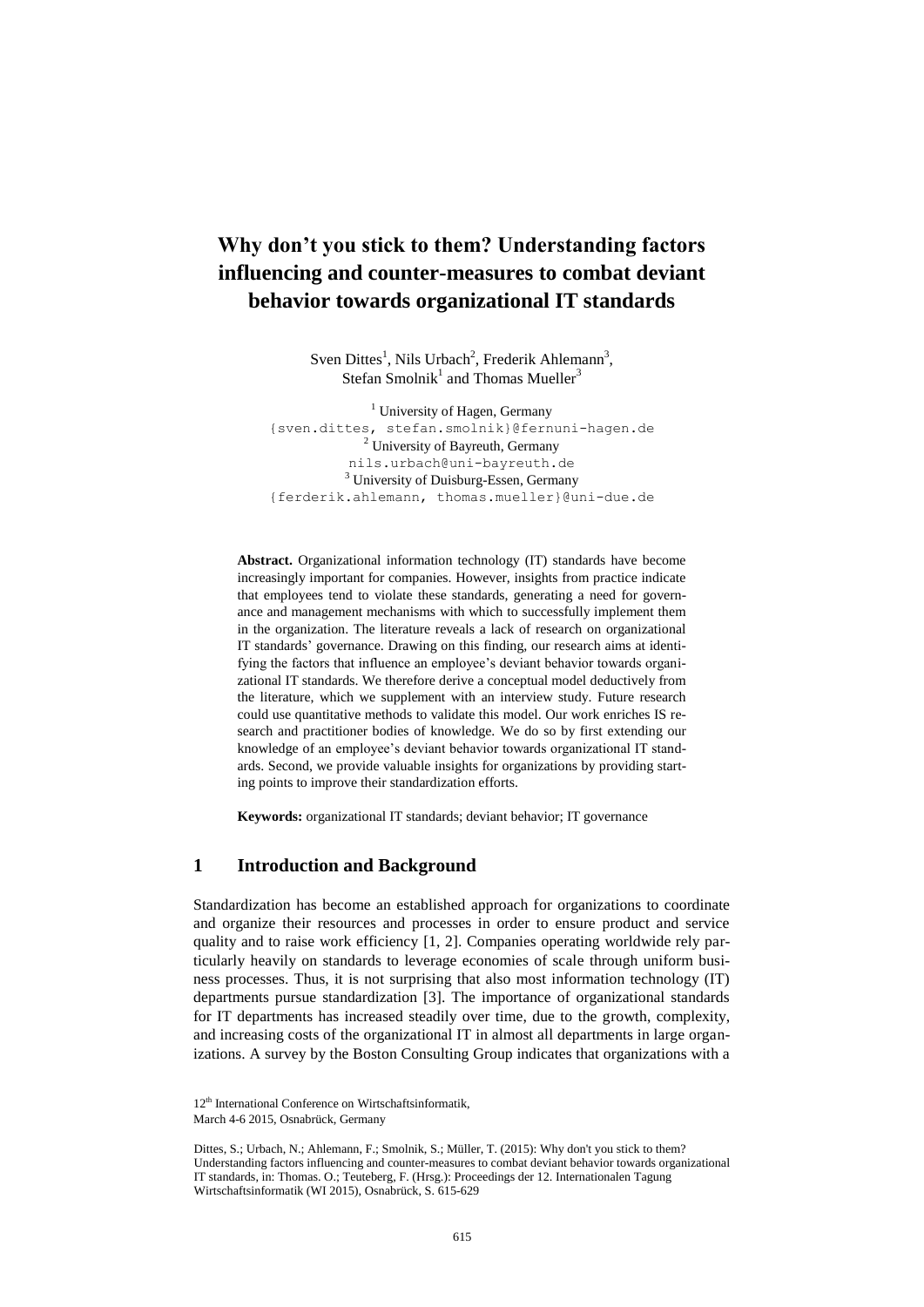well standardized IT infrastructure can decrease their IT infrastructure costs by 15% and their overall IT costs by 33% [4]. Another survey of IT leaders from across the world finds that they rate IT standards as one of the three most valuable activities in their companies [3].

Despite the practical importance of organizational IT standards, little, scattered, and rather fragmented research has been done on standards within organizations' IT departments [5, 6]. Besides the richer body of knowledge on non-organizational, industry-related IT standards, such as standards set by international consortia and official bodies (e.g. ISO norms, government standards) [e.g. 7, 8], only a few studies investigate aspects of IT standards within organizations. These internal IT standards might be individually defined rules, or adaptations of industry standards. Based on this understanding of organizational IT standards, we found studies on the standardization of the organizational IT infrastructure [e.g. 9, 10], a research stream dealing with the standardization of business processes [e.g. 11, 12], as well as a body of knowledge on the field of compliance with information security policies, which explains employees' adherence to security policies [e.g. 13, 14]. Van Wessel [15] acknowledges this scattered body of knowledge by defining three abstract domains for organizational IT standards: technological standards (e.g. standards determining the brand and type of servers in data centers), data standards (e.g. specific data structures and their semantics), and process standards (e.g. security guidelines or project management processes). All these different research streams produce independent results that hardly comprise a coherent body of knowledge on organizational IT standardization. However, we assume that the cognitive factors explaining individual employees' behavior when evaluating their (non)adherence to an IT standard are independent of the particular type of standard. Further, we suppose that by applying an IT governance perspective, we can abstract from all these different domains by arguing that it does not matter with which standard domain we deal – all these standards need to be managed and governed similarly so that staff adhere to them and they can yield the desired outcome.

Given these mainly distinct research streams, it is not surprising that we found no generally accepted definition of organizational IT standards. However, in the literature, several approaches seek to define and identify the most important characteristics of an organizational IT standard [e.g. 6, 16]. Based on the literature and the experience we gained during our research, we define an organizational IT standard as any *written rule or guideline within the IT department of an organization based on a clear motivation aimed at harmonizing, optimizing, or securing material and nonmaterial objects when dealing with repeated business or IT processes. A standard is defined, released, and revised by an authority seeking to create an advantage for a particular interest group.* These rules could be based on industry-related IT standards, common principles, best practices, or on a company's individualized rules. Accordingly, we define IT standardization as the process of implementing and enforcing such an IT standard within an organization.

The implementation of organizational IT standards is a costly endeavor involving activities such as identifying areas that require standardization, the specification and documentation of standards, their approval, the training of staff, the monitoring of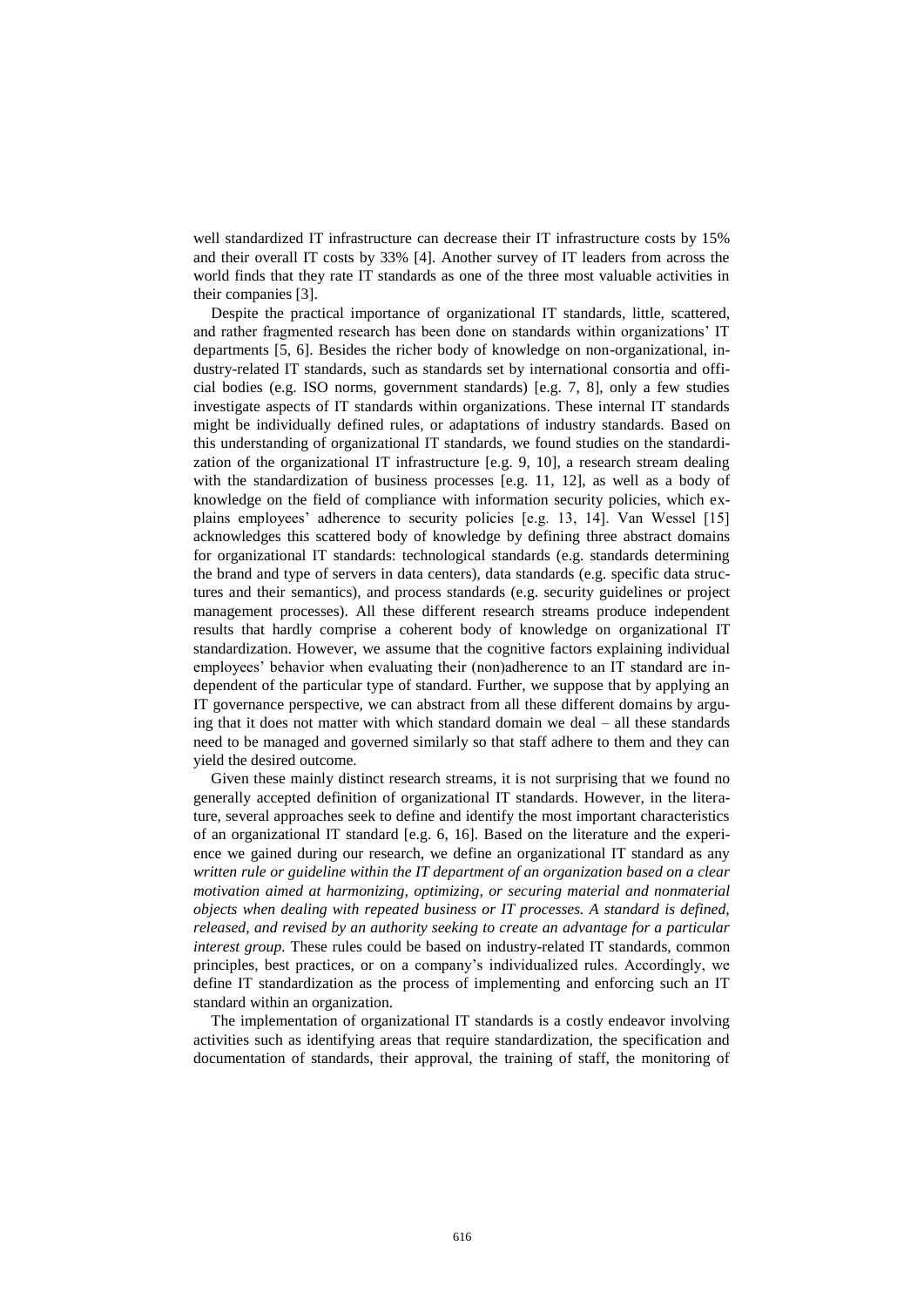their usage, and the resultant reporting. The disregard of and noncompliance with IT standards may affect an organization very negatively. Apart from the financial impacts and the anticipated benefits that are not leveraged, the damage can be significant in terms of credibility, morale, and commitment. Organizations therefore try their best to enforce compliance with organizational IT standards, but often without success. For example, according to a study by Russo, Hightower and Pearson [17], only 6% of organizations maintain that their standardized methodologies are executed as specified.

Workplace deviance research confirms that employees' violation of organizational norms, like organizational IT standards, can imply massive financial losses for a company [18, 19]. Furthermore, information security research indicates that employees violating and neglecting organizational policies are responsible for the majority of security problems [20]. These findings show that, in order to ensure the successful functioning of an organization, it is essential to ensure employees' adherence to the rules and the company policies [2]. By transferring these findings to organizational IT standards, it is crucial to implement governance mechanisms in order to assure the usage and application of these standards. If employees ignore these standards, the targeted benefits, such as cost reduction or quality improvement, cannot be leveraged. The standards' characteristics, which delimit IT standardization from other standardization efforts within an organization, also enhance this need for a comprehensive management and governance of all the standards within an IT department since all the different standards (technical, data, and processes) correlate and interdepend – making IT standardization a very unstable ecosystem.

Drawing on these literature streams, we still found only a very limited number of scientific studies on the governance processes of organizational IT standards [6]. However, some studies do acknowledge the importance of management and governance structures, as well as mechanisms for standardization purposes. For example, Cargill [21] investigates management styles' (regulatory style and laissez faire) different impacts on standardization. Rada and Craparo [22] show that the corporate culture is a major influence when employees need to adapt to management standards. Additionally, van Wessel, Ribbers and de Vries [6] prove the importance of governance for the actual application of IS standards. Finally, de Vries, Slob and Zuid-Holland [5] describe the best practice approaches for a successful company IT standardization. Nevertheless, most of these studies mainly analyze qualitative research data top-down by evaluating the advantages and the drawbacks of different management and governance mechanisms used to help employees adapt to new standards. In our study, we take this idea one step further by, first, evaluating the bottom-up factors that lead to employees' deviant behavior towards organizational IT standards. Second, we conceptualize effective and efficient governance mechanisms that motivate them to adopt these standards. Consequently, our objective is to develop a conceptual model that seeks to understand and explain the cognitive drivers that lead employees to violate organizational IT standards. In a second step, and based on these cognitive drivers, we aim at determining the potential governance and management mechanisms that would avoid such behavior. Our current focus is thus on discovering these factors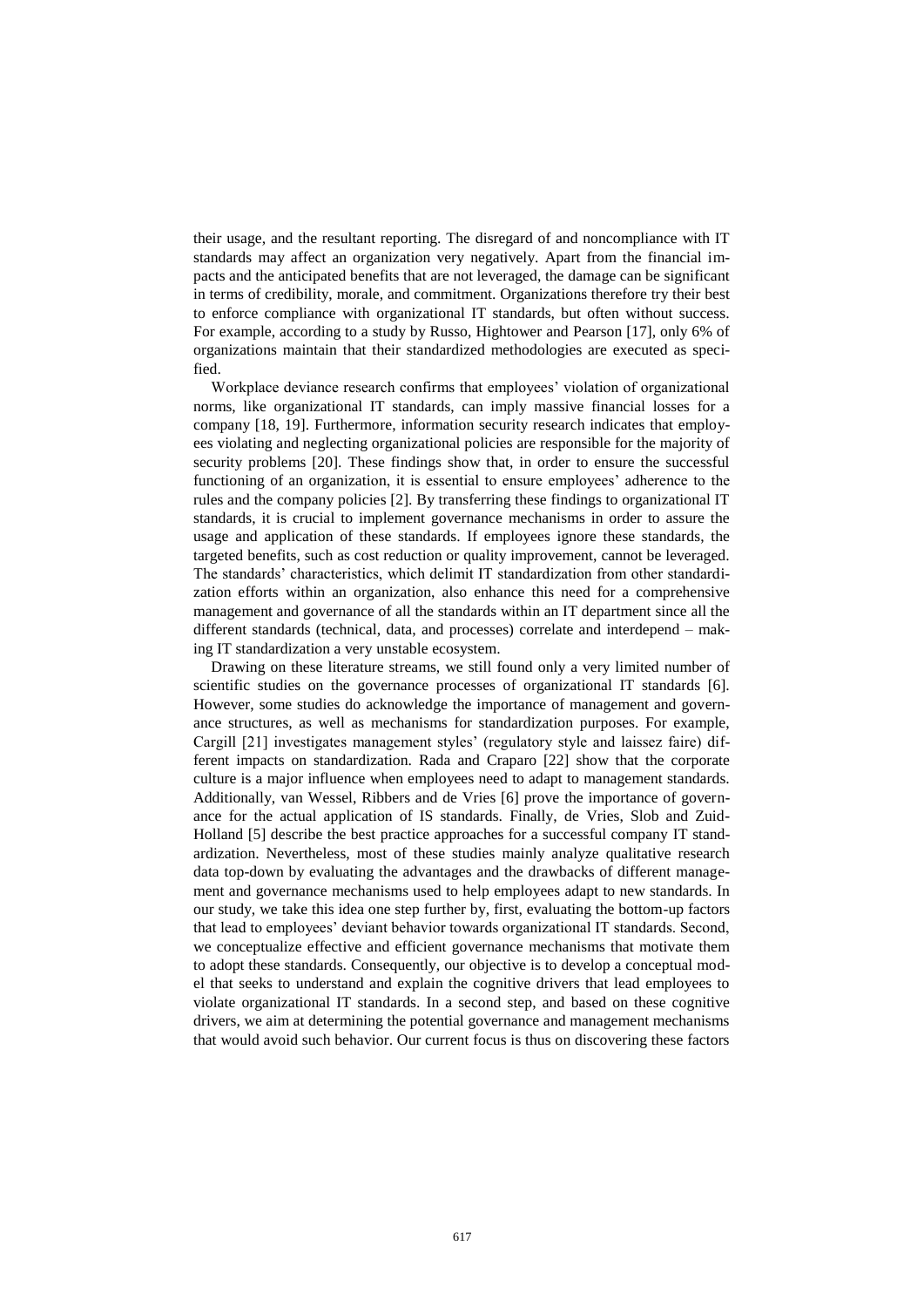and not on statistically validating the strength of their influence. We aim to answer the following research questions:

*RQ1: From employees' cognitive perspective, which are the most important individual-level factors that influence their deviant behavior towards organizational IT standards?*

*RQ2: Which IT-organizational-level factors influence the individual-level factors to reduce such deviant behavior and, thus, potentially serve as a basis for governance mechanisms?*

Since there is already a huge body of knowledge on organizational behavior and misbehavior research, and also a reasonable literature stream on information security policy compliance research, we deductively develop a conceptual model to explain the phenomenon of employees' deviant behavior towards organizational IT standards. In addition, we carried out an interview study to corroborate our findings and ensure their usefulness.

Our work seeks to both contribute to research and to provide implications for managerial practice. We contribute to theory by extending our knowledge of deviant behavior towards organizational IT standards. From a practical perspective, we provide valuable insights for organizations by exploring potential governance and management mechanisms and, therefore, the best starting points from which to conceptualize the comprehensive management and governance of organizational IT standards.

## **2 Research Method**

According to the taxonomy of theory types by Gregor [23], we seek to develop a theory of explanation and prediction (Type IV). We thus chose a deductive research approach by using the existing literature on workplace deviance and information security policy compliance as a foundation to derive the underlying propositions. In addition, we conducted a field study based on interviews in order to corroborate our theoretical findings, as well as to pre-test and ensure the validity of our conceptual model. In respect of a Type IV theory, this approach allows for testing our model's completeness and explanatory power [23]. When dealing with complex and practice-based problems, it is especially important to analyze different actors' experiences in the context of action [24]. We therefore gathered our research data from semi-structured interviews, closely following Eisenhardt's [25] recommendations.

We subsequently applied an iterative approach: We used the literature and theories to build an initial understanding, resulting in a conceptual map. Since there is – to the best of our knowledge – no research on employees' violation of organizational IT standards and due to the general lack of research on organizational IT standards [5, 6], we started off by evaluating the standard violation phenomenon. We came to the conclusion that employees' violation of standards is merely a particular behavior – or, in our case, misbehavior – within an organizational context. Since our research's aim is to study employees' deviant behavior towards organizational IT standards, the organizational behavior research stream, which concentrates on analyzing human behavior in the context of organizations [26], was a valid starting point for the deductive devel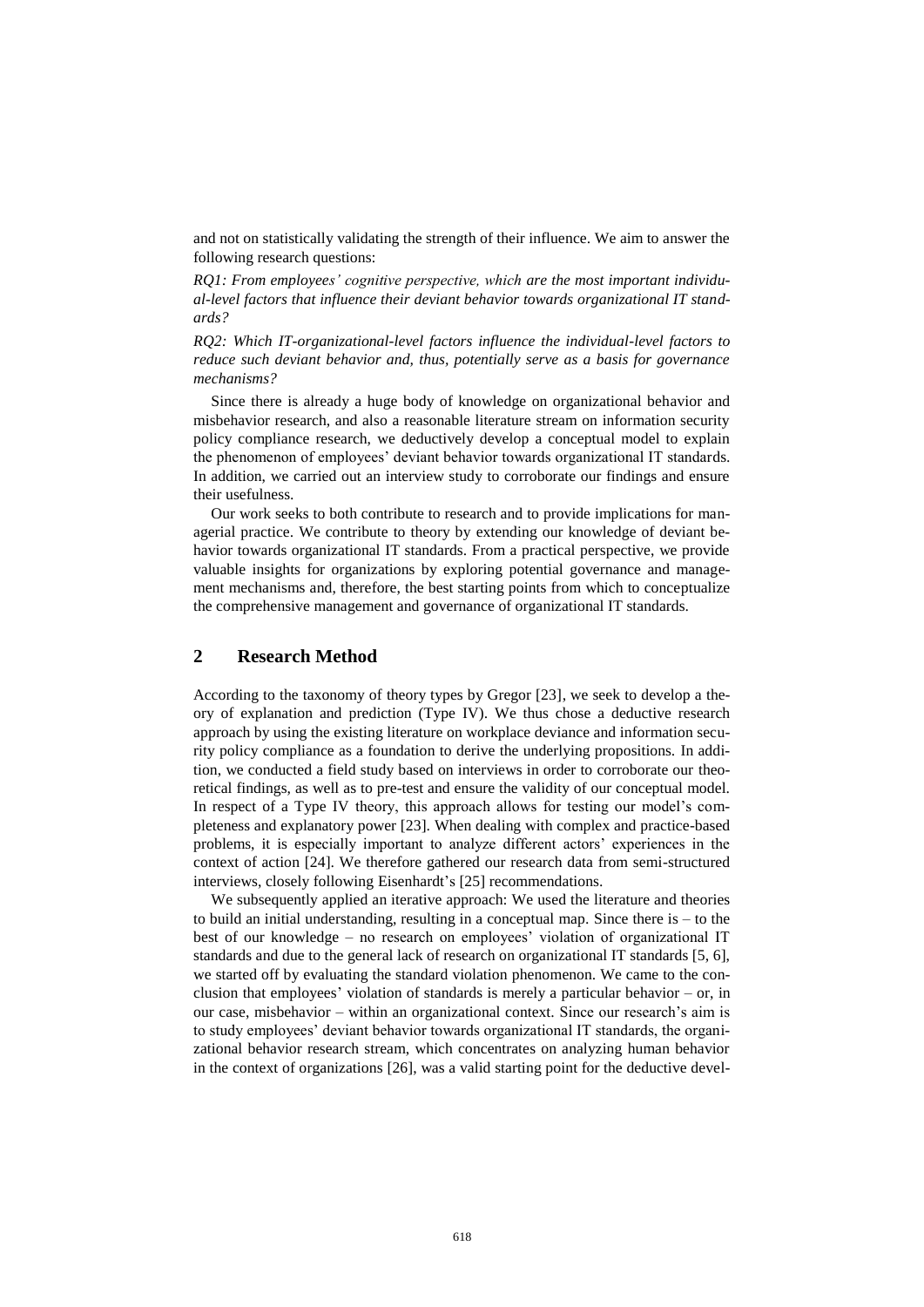opment of a conceptual model. In particular, we considered the research stream on workplace deviance – defined as an employee's violation of organizational norms within a company [27] – a very suitable theoretical lens for our study. Workplace deviance research focuses on human behavior in terms of deviance and the violation of norms and standards [28]. Since employees' deviant behavior towards organizational IT standards can be abstracted as deviant behavior within an organization, this stream serves as the basis of our study. Additionally, we also found that a new research stream – the theory of workarounds  $[29]$  – is a very suitable theoretical basis for our research endeavor. The theory of workarounds aims at explaining how people decide whether to follow established practices or not [29]. Since the violation of organizational IT standards also describes the behavior of employees deciding not to follow established practices in terms of the rules, this theory serves as an additional theoretical lens for our research.

After we searched for literature describing the IT standard deviance phenomenon more abstractly to allow us to deduce our knowledge from a more general point of view, we also found a suitable research stream dealing with employees' compliance with and adherence to information security policies [e.g. 13, 14, 30]. In terms of our definition of organizational IT standards, we consider information security policies a subset of organizational IT standards. Therefore, we also use information security policy research as a further conceptual basis for our research. In this respect, we mainly draw on the research of Bulgurcu, Cavusoglu and Benbasat [13], who investigated the factors that influence information security policy compliance on an individual level.

During the course of our study, we continuously refined our understanding of the phenomenon by conducting several expert interviews, by adjusting our interview guidelines after each interview, and by applying the new knowledge we gained during the interviews to revise our conceptual model. We performed this iterative process until we arrived at a theoretical saturation when the last interviews did not yield any new significant insights, which meant we had identified the most important influencing concepts. The study sample consists of 21 interviews with experienced IT professionals and practice experts.

Table 1 shows a detailed overview of our case companies and interviewees. We aimed at identifying companies with very complex organizational structures, a high usage of IT within many different departments, and a great need to leverage economies of scale in terms of their IT usage. Consequently, we primarily conducted our interviews within the realm of the automotive industry, focusing only on one major German automotive manufacturer, which enabled us to gain a deep understanding of the actual problems that these companies face in terms of deviant behavior towards IT standards. Furthermore, we carried out additional interviews in six other companies to verify our results. Hereby, we targeted a variation in terms of the industries, their sizes, their IT or business structure, and IT or business strategies to avoid any bias (see Table 1).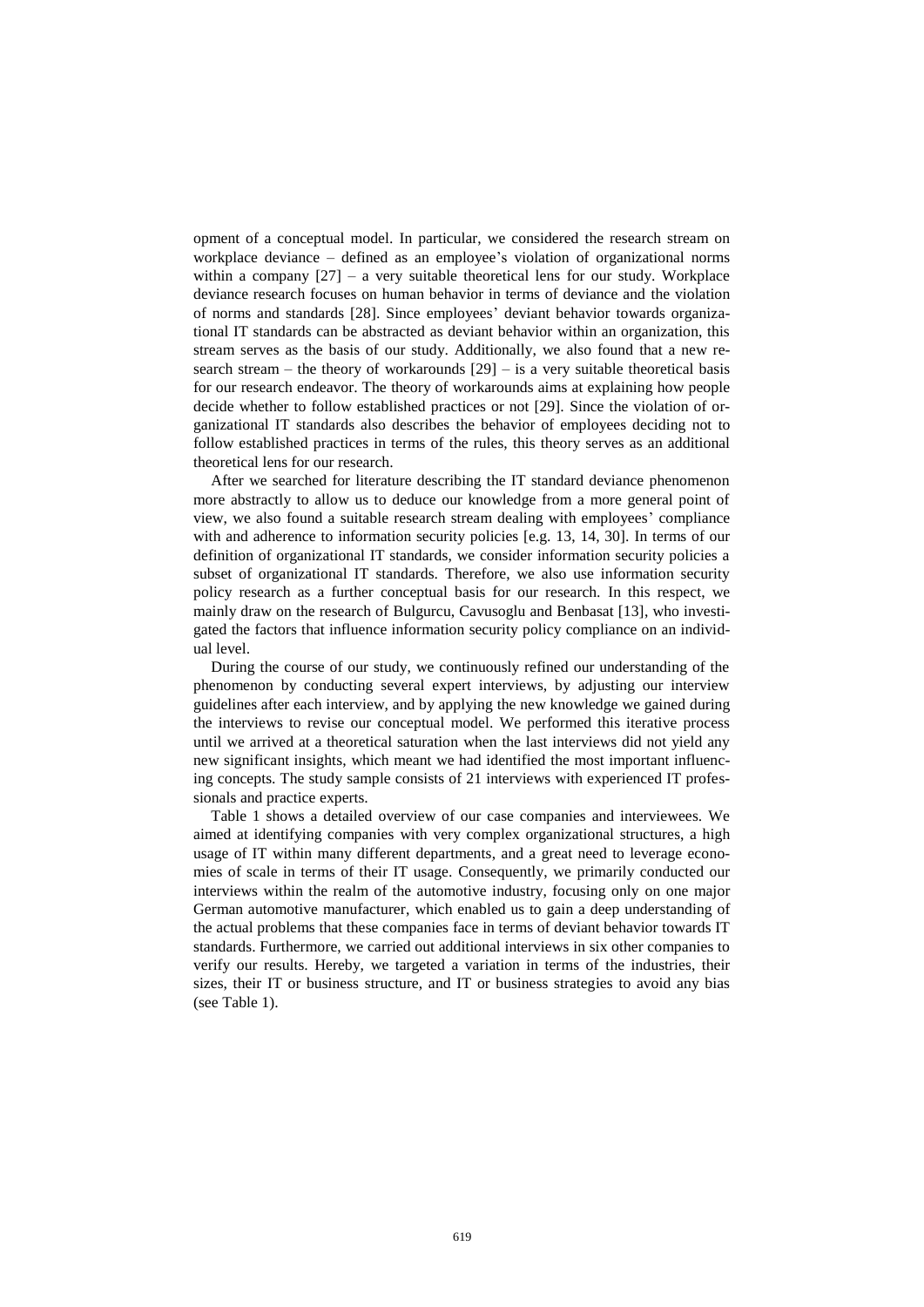| #              | Industry          | Revenues<br>worldwide | <b>Employees</b><br>worldwide | No. of $\overline{ }$<br>inter- | Interviewees' roles                                                                                                                                                                                                       |
|----------------|-------------------|-----------------------|-------------------------------|---------------------------------|---------------------------------------------------------------------------------------------------------------------------------------------------------------------------------------------------------------------------|
|                |                   | in $\epsilon$         | (in IT)                       | views                           |                                                                                                                                                                                                                           |
| 1              | Automotive        | 105,000<br>bn.        | 570,000<br>(9,300)            | 12                              | Infrastructure architects<br>$(3)$ , team leaders $(4)$ ,<br>department<br>head<br>of<br>EAM, department head<br>of IT architecture, de-<br>partment head of IT in-<br>frastructure, project lead-<br>er, process manager |
| 2              | <b>IT</b>         | $\sim$ 740 m.         | 4,800(67)                     | 1                               | Team leader                                                                                                                                                                                                               |
| 3              | Consulting        | $\sim$ 32 bn.         | 180,000<br>(2,500)            | $\mathfrak{D}$                  | IT manager, IT support                                                                                                                                                                                                    |
|                |                   | $\sim 87$ m.          | 250 (12)                      | $\mathbf{1}$                    | SAP developer                                                                                                                                                                                                             |
| $\overline{4}$ | Software          | $\sim$ 253 m.         | 1,400 (157)                   | $\mathbf{1}$                    | IT auditor                                                                                                                                                                                                                |
|                |                   | $\sim$ 2 m.           | 14(6)                         | 1                               | <b>CEO</b>                                                                                                                                                                                                                |
| 5              | Insurance         | $\sim$ 254m.          | 291 (52)                      |                                 | Team leader                                                                                                                                                                                                               |
| 6              | Energy            | $\sim$ 474m.          | 1,991 (37)                    | $\mathbf{1}$                    | <b>CIO</b>                                                                                                                                                                                                                |
| 7              | Construc-<br>tion | $\sim 800$ m.         | 4,304(50)                     | 1                               | <b>CIO</b>                                                                                                                                                                                                                |

**Table 1.** Interviewee Information

## **3 Conceptual Model**

In the following sections, we present our conceptual model in detail, describing its components and their relationships by means of propositions. First, we describe how we conceptualize employees' deviant behavior towards IT standards. Second, we deduce the most important influencing factors from literature on the individual level. Finally, by means of propositions, we suggest the influencing factors on the IT organizational level that counteract those on the individual level and effect a reduction in IT standard deviance, thus serving as potential management mechanisms. Additionally, we illustrate our model through selected evidence from our interview study. Figure 1 shows the resulting conceptual model indicating all developed propositions.

#### **3.1 Employees' Deviant Behavior towards Organizational IT Standards**

Drawing on workplace deviance research, deviant behavior is conceptualized as "voluntary behavior that violates significant organizational norms" [31], meaning that deviance research usually implies a voluntary action based on an intention [28]. However, our interviews suggest that the violation of organizational IT standards is not always related to an intentional act, but sometimes also to an unintentional act: A team leader from the automotive industry stressed that *"80% [of employees] who*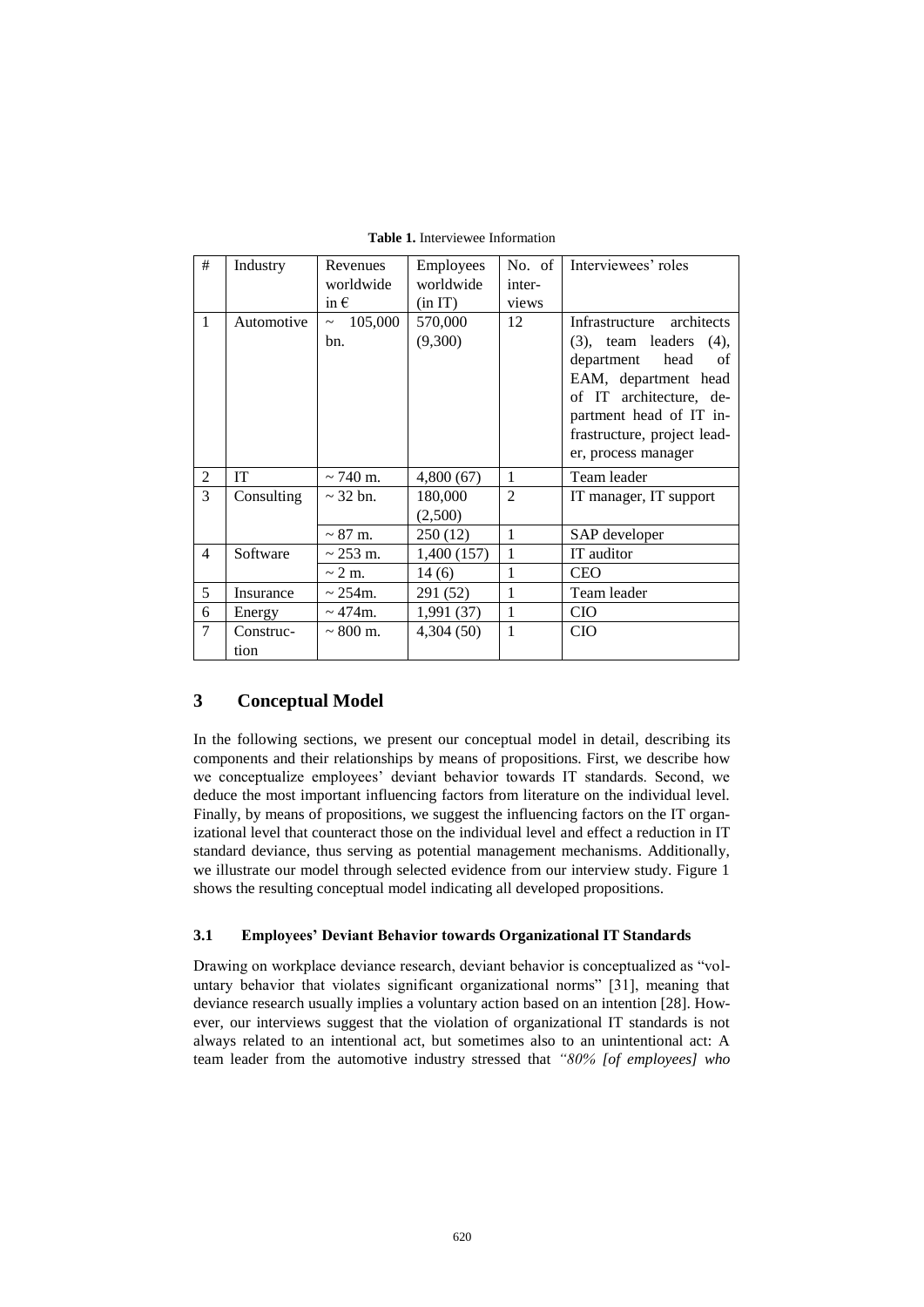*violate IT standards do not know that they violate them."* Therefore we may distinguish, first, intentional behavior as theorized in workplace deviance research and, second, unintentional behavior [32]. We therefore conceptualize both intentional deviance from IT standards and unintentional deviance from IT standards as suitable determinants to explain employees' deviant behavior towards organizational IT standards.



**Fig. 1.** Conceptual Model

#### **3.2 Cognitive Factors on the Individual Level**

Bulgurcu, Cavusoglu and Benbasat [13] show that the perceived costs of noncompliance have a positive impact on employees' attitudes towards complying with information security policies. These authors define the costs of noncompliance as "the overall expected unfavorable consequences for [sic] noncompliance" [13]. Transferring this knowledge to the phenomenon of employees' deviant behavior towards organizational IT standards, we propose that they are less tempted to violate standards when they expect this behavior to have unfavorable or harmful consequences. Additionally, our interview results showed that organizations enacting a system of incentives and/or punishments are more successful at enforcing compliance with organizational IT standards. Therefore, we propose:

*Proposition 1: The expected individual cost of violation is negatively associated with employees' deviant behavior towards organizational IT standards.*

Workplace research conceptualizes individualism as associated with rule breaking, such as shortcutting procedures: Employees "prefer to choose short-term personal advantage over long-term corporate consequences" [33]. This finding is also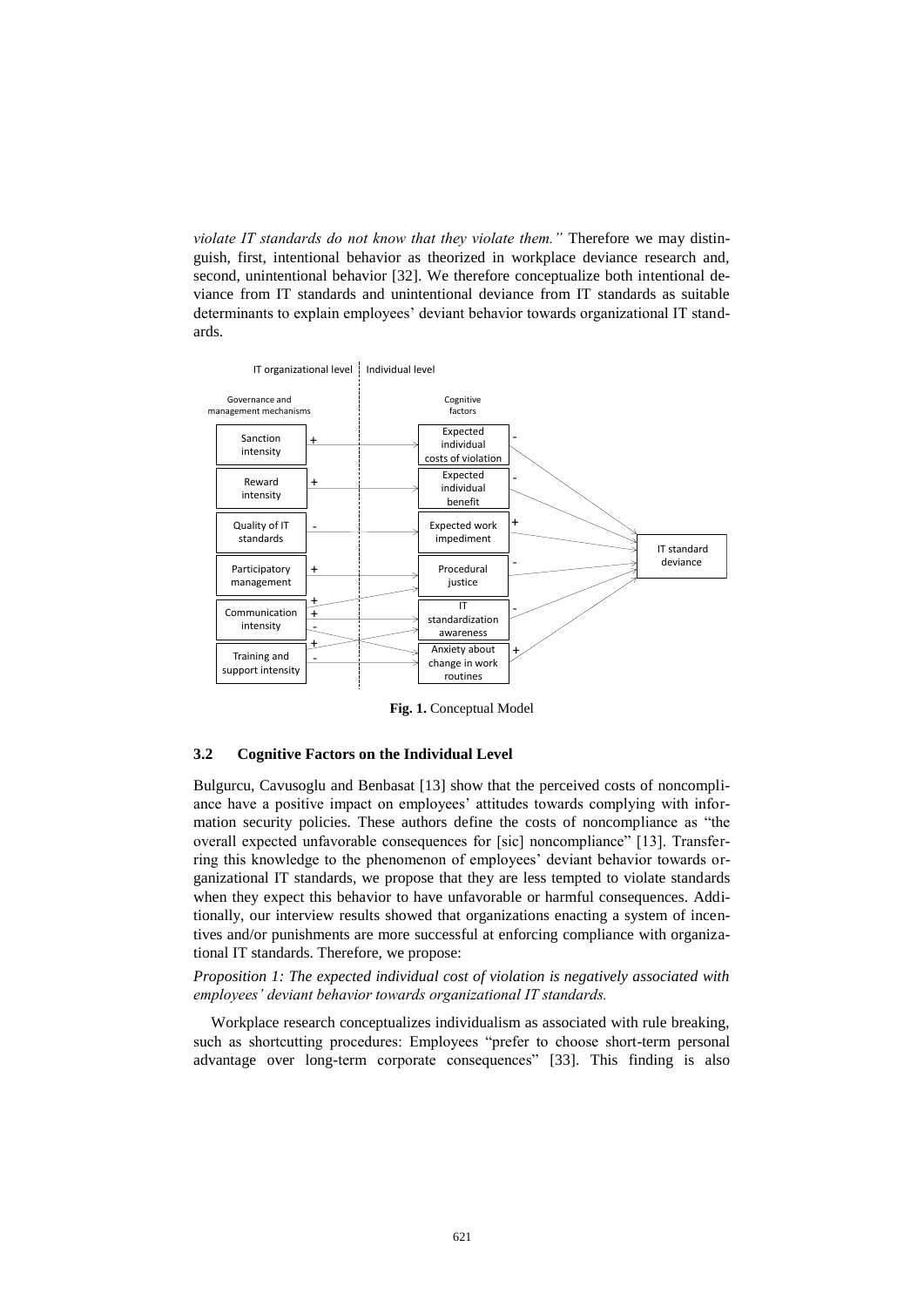acknowledged by information security policy research. Bulgurcu, Cavusoglu and Benbasat [13] state that employees' perceived benefit from compliance has a positive impact on actual compliance with security policies. Based on these findings, we propose that if an IT standard provides additional value for an individual who applies it, the individual benefit has a negative effect on the individual's intention to violate IT standards. This proposition is also highlighted by a statement from a CEO in the software industry: *"The individual benefit is a significant influencing factor when we look at the acceptance of IT standards."* Thus, we propose:

#### *Proposition 2: The expected individual benefit is negatively associated with employees' deviant behavior towards organizational IT standards.*

Another influencing factor concerning employees' deviant behavior towards IT standards that our interviews highlighted, is summarized by a quote from a team leader in the automotive industry: *"Standards only make sense when they do not hinder."* In the literature, work impediment is defined as "a detriment to an employee's daily job-related tasks and activities" [13]. Literature based on the theory of workarounds stresses the importance of the expected work impediment regarding non-compliance with standards: In their case study, Röder, Wiesche and Schermann [34] discover that policies are ignored, because the employees perceive them as too complex to apply. Information security policy research also stresses that employees often perceive compliance with security policies as a barrier to productivity [35]. By regarding information security policies as just a special type of standard, we transfer this belief to our phenomenon of deviance from organizational IT standards. Based on this and the empirical evidence, we propose:

#### *Proposition 3: The expected work impediment is positively associated with employees' deviant behavior towards organizational IT standards.*

Additionally, our field study highlights another interesting influencing factor. An infrastructure architect from the automotive industry believes that the most crucial problem is participation during the definition of IT standards: *"You see the so-called not-invented-here phenomenon – meaning that standards are violated because employees are not involved in the definition phase."* This phenomenon can be related to the procedural justice concept in the literature. Procedural justice is defined as the extent to which a decision process is perceived as fair [36]. Having originated in the context of court decisions, the procedural justice concept found its way to organizational research [e.g. 37]. In this context, procedural justice is also used in deviance research [e.g. 38]. Colquitt [39] finds that although team members may be dissatisfied with a decision, they accept it if they believe procedural justice has occurred, for example, if their opinion was considered during the decision process. Transferring this knowledge to the problem of employees' deviant behavior towards organizational IT standards, we propose that the employees' intention to violate an IT standard is less if they are involved in the standardization process during which they share their thoughts and expertise. Thus, we propose:

*Proposition 4: Procedural justice is negatively associated with employees' deviant behavior towards organizational IT standards.*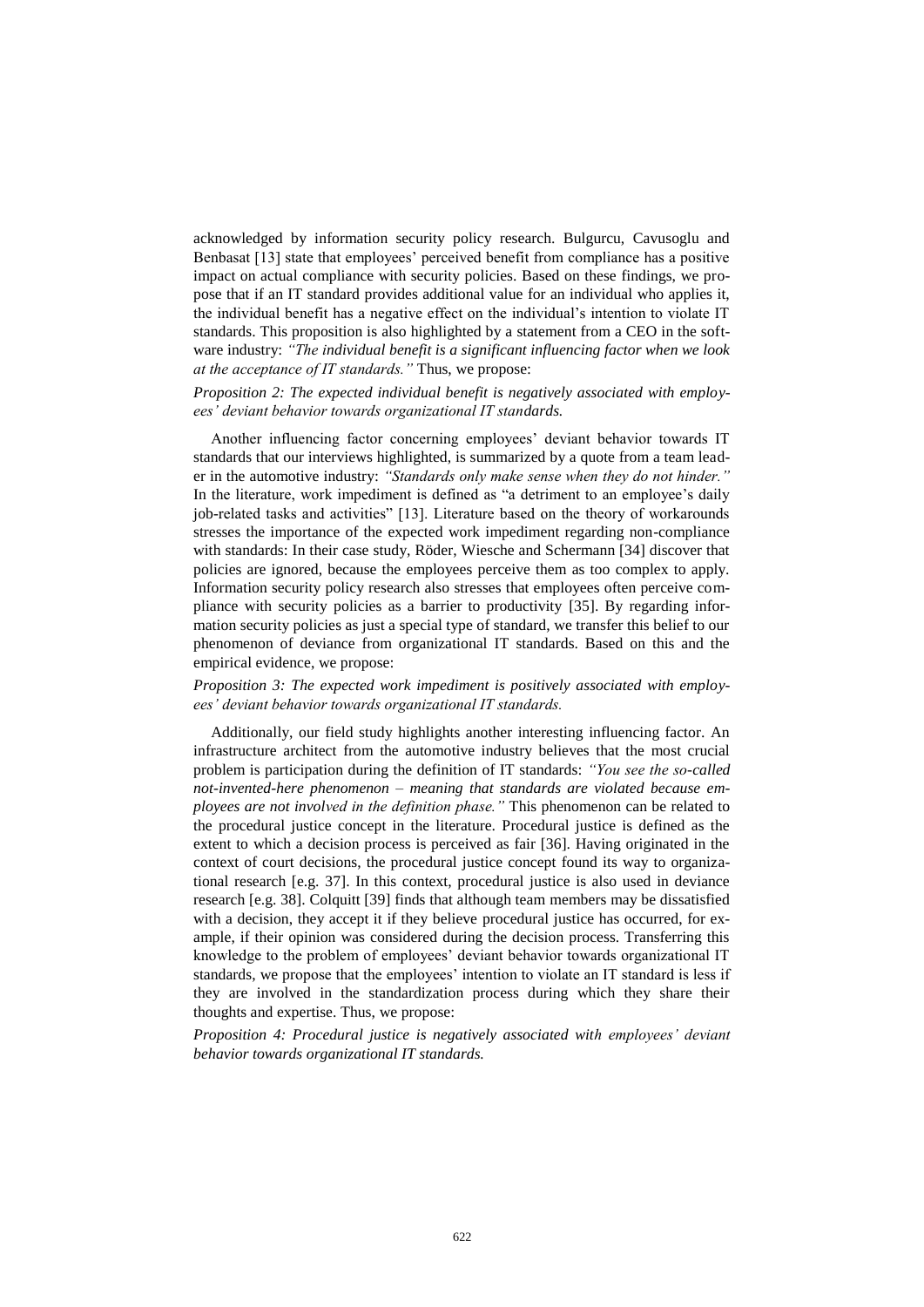As already mentioned, our field study indicates that many employees do not know that they deviate from organizational IT standards. That is, they did not have information on the prevailing IT standards and, consequently, they unintentionally deviated from these standards. Information security policy research pays attention to this phenomenon by conceptualizing information security awareness as an important influence on compliance [40]. Drawing on this research, we introduce the concept of IT standardization awareness and define it as a state in which an individual in an organization is aware of relevant organizational IT standards. IT standardization is a gradual state, as individuals sometimes only know that a standard exists, but are not aware of its applicability or contents. The IT standardization awareness phenomenon was confirmed in our interviews. A team leader from the automotive industry stated that: *"90% of employees in my department do not know that there is this document of standard prescriptions."* Thus, we propose:

*Proposition 5: IT standardization awareness is negatively associated with employees' deviant behavior towards organizational IT standards.*

Ajzen [41] defines habit as the development of former recurrent behavior. Thus, the more experience people gain through the application of a past behavior, the more likely they are to adopt this behavior as a habit. Because habit describes an unknown and subconscious process that motivates the intention to perform a certain behavior, we conceptualize it as an automatic comparison of a particular IT standard with former behavior patterns. In our field study, a CIO's statement relates to such a behavior: *"The most common question is: Why should we do that? We have done this for years now and it works. Thus, many employees are unwilling to change and reject concepts like IT standards, which require a business change."* Consequently, we conceptualize anxiety about expected changes in work routines as the fear that the application of a particular standard will vary from a former behavior pattern. Thus, if adherence to an IT standard requires a certain behavior that does not match the former behavior and is not similar to the former behavior patterns, this anxiety will have a distinct positive influence on the intention to violate the IT standards. Owing to this theoretical and empirical support, we propose:

*Proposition 6: Anxiety about changes in work routines is positively associated with employees' deviant behavior towards organizational IT standards.*

#### **3.3 Management and Governance Mechanisms on the IT Organizational Level**

Hollinger and Clark [42] underline the influence of sanctions on deviant behavior. They find that the perception of both the certainty and severity of organizational sanctions is related to employee theft. Since we abstract employee theft as a violation of the organizational rules, we can relate this to our research. Additionally, information security policy research shows the importance of sanctions for compliance. Bulgurcu, Cavusoglu and Benbasat [13] conceptualize the influence of sanctions on the perceived costs of noncompliance. In addition, our interview study underlines the importance of sanctions: An infrastructure architect from the automotive industry an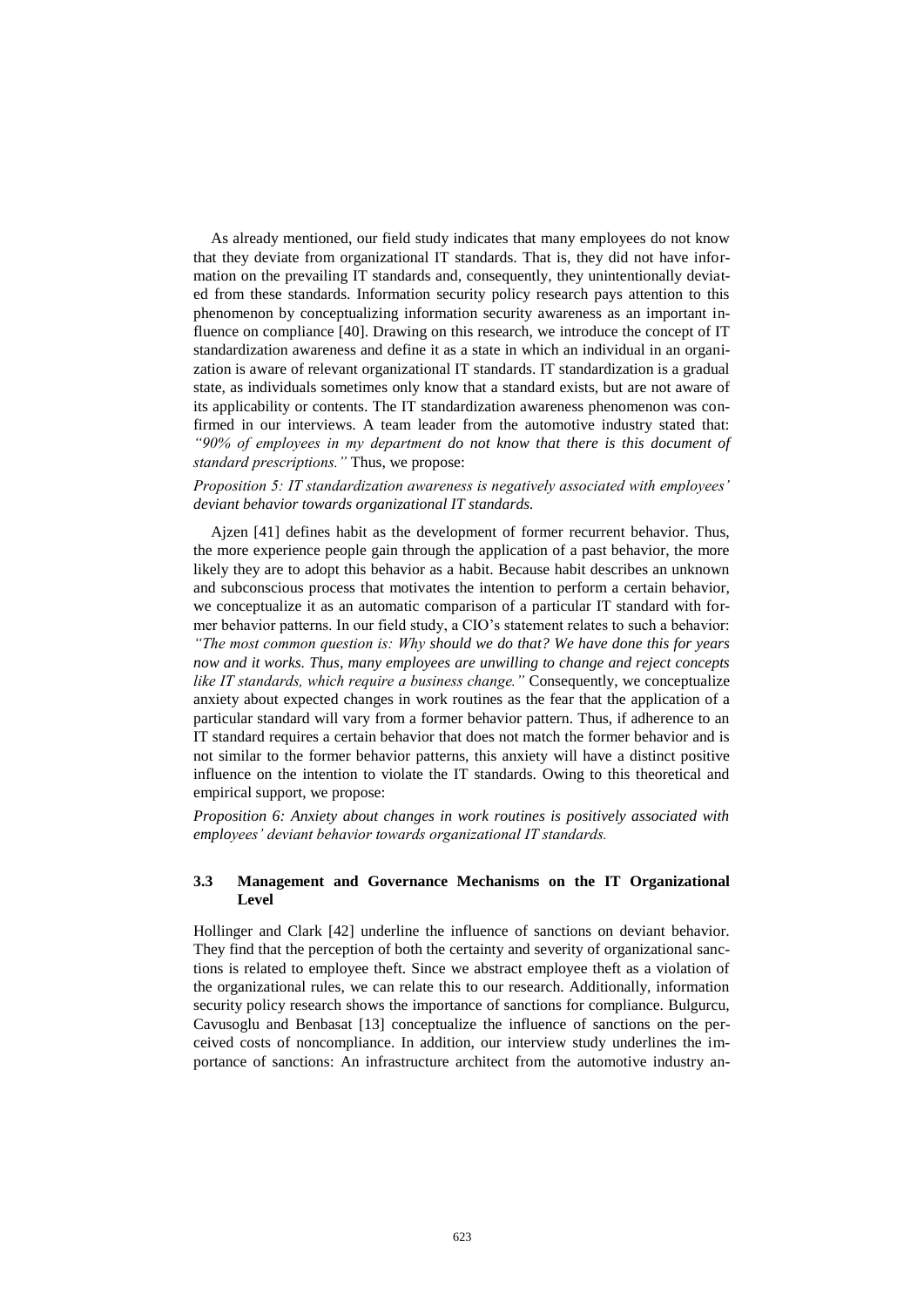swered the question about the greatest obstacles in terms of IT standards as: *"Currently it does not matter if somebody does not adhere to a standard."* Further, this infrastructure architect mentioned that a possible solution would be to implement *"obstacles which are so enormous that it is not worth [deviating from the standards]."* Based on the literature and these findings, we conceptualize sanction intensity as the severity and certainty of punishment when violating an organizational IT standard, which adds to the expected noncompliance costs and propose:

#### *Proposition 7: Sanction intensity is positively associated with the expected individual cost of violation.*

Rewards are defined as tangible or intangible compensation given to an employee in return for a particular behavior [13]. Puhakainen and Ahonen [35] acknowledge the influence of a reward system on compliance with information security policies. Workplace deviance research also stresses the negative influence of a reward system on deviant behavior [e.g. 43, 44]. Bulgurcu, Cavusoglu and Benbasat [13] conceptualize rewards as related to employee' perceived benefits. Moreover, the theory of workarounds emphasizes the connection between a reward system and the perceived need for a workaround [29]. Thus, we conceptualize reward intensity as the appreciation an employee receives in return for adhering to organizational IT standards, which adds to the expected individual benefit:

#### *Proposition 8: Reward intensity is positively associated with the expected individual benefit.*

Our interview study shows that quality in terms of the consistency between different standards, the description of standards and selection process, as well as requirement analyses is a major influence on the expected work impediment. An infrastructure architect from the automotive industry stressed the importance of the quality of IT standards: *"If I were to comply with all our standards, nothing would work anymore.*" The literature does not pinpoint a clear theoretical tendency regarding the quality of standards' influence on the expected work impediment. However, since we have strong evidence from our interview study, we suggest that the quality of IT standards is a measure to assure that the work impediment that IT standards cause is minimized:

#### *Proposition 9: The quality of IT standards is negatively associated with the expected work impediment.*

Since the level of procedural justice within the IT standardization process is conceptualized as having a major positive impact on adherence to organizational IT standards (see Proposition 4), it is important to find a measure to enhance and support employees' perception of procedural justice in order to reduce the number of standard violations. The literature has proved that participation is a major influence on procedural justice [45]. Therefore, we conceptualize participatory management as an approach to increase employees' perception of procedural justice:

*Proposition 10: Participatory management is positively associated with procedural justice.*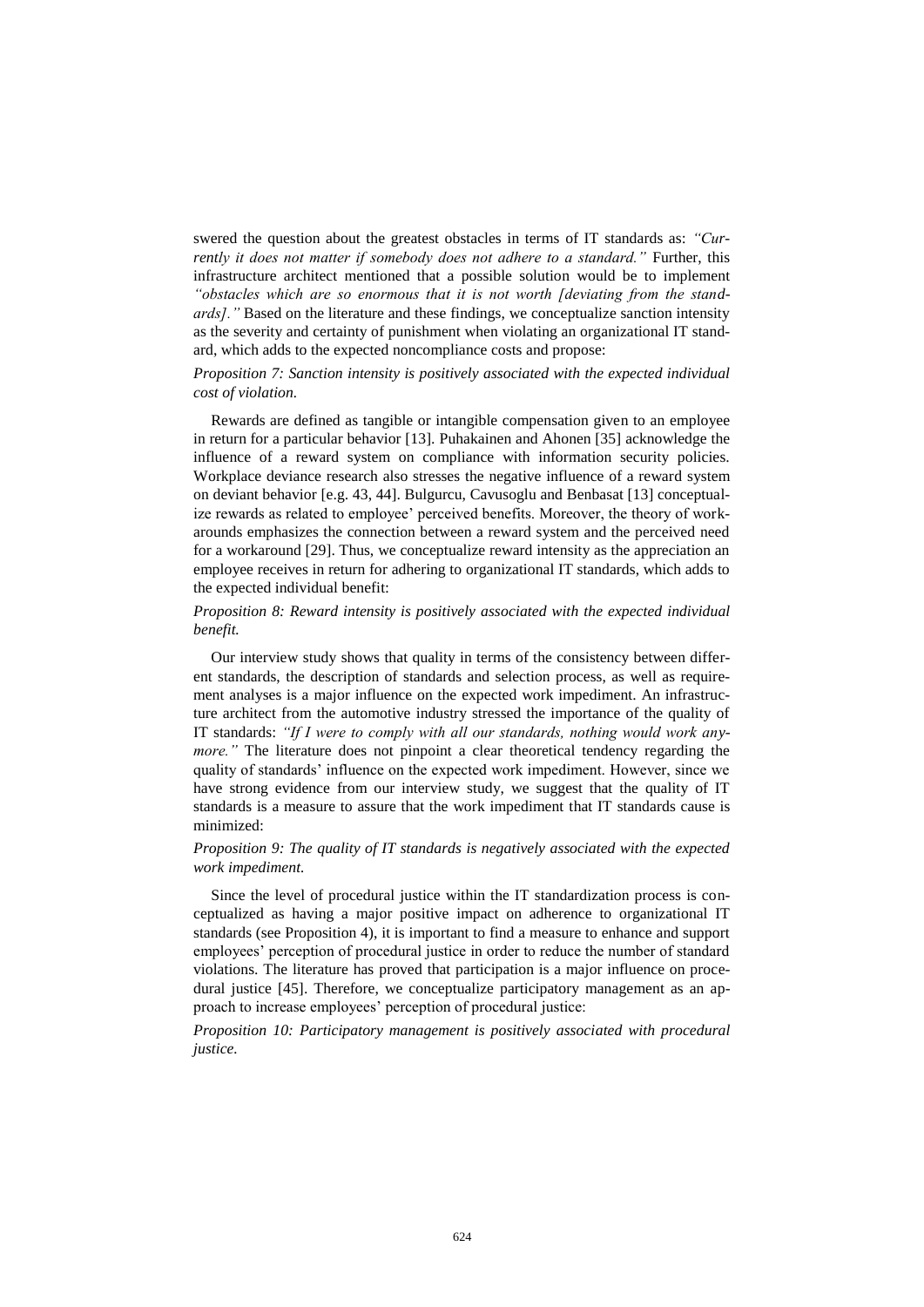Additionally, we conceptualize communication intensity as the degree to which an organization communicates its organizational IT standards and ensures that individuals have sufficient information to identify the relevant standards in a job situation. In our field study, we also discovered empirical evidence of communication activities' importance: Almost all the interviewees rated communication as one of the most influential factors for improving organizational IT standards' compliance rate. Since we propose that IT standard awareness has a major influence on deviant behavior towards organizational IT standards, it is essential to overcome this lack of awareness about them by implementing communication mechanisms. Further, Fussell, Kraut, Lerch, Scherlis, McNally and Cadiz [46] highlight the connection between communication measures and the awareness, while Kashanchi and Toland [47] stress that communication increases awareness. Therefore, we propose:

#### *Proposition 11a: The communication intensity is positively associated with IT standard awareness.*

Moreover, research on procedural justice also proves the influence that communication activities have on procedural justice [45], meaning that open communication about IT standards and the standardization process increases an employee's feeling of procedural justice. Thus, we propose:

#### *Proposition 11b: The communication intensity is positively associated with procedural justice.*

Besides, communication is also said to be a powerful management mechanism when dealing with change management [48]. In order to overcome anxiety about changes in work routines (Proposition 6), it is essential to use change management mechanisms. Therefore, we also propose that by using communication measures, it is possible to reduce anxiety about IT standards having a major impact on employees' daily work routines:

#### *Proposition 11c: The communication intensity is negatively associated with anxiety about changes in work routines.*

In our interview study, employees often talked about the importance of support measures in terms of training. For example, a project leader from the automotive industry stressed: *"I would say that support is the most important influence."* Additionally, when questioned about his company's reason for employees accepting standards, a team leader in the automotive industry answered: *"Because standards are understood and properly taught."* The literature on information security policy research stresses that campaigns and education are important for complaint behavior, because they improve awareness of security policies [35, 49]. Thus, we conceptualize training and support intensity as the degree to which an organization supports its employees when introducing new organizational IT standards, thus ensuring that they have an adequate skillset to cope with these standards in their daily work. Therefore, we propose:

#### *Proposition 12a: The training and support intensity is positively associated with IT standard awareness.*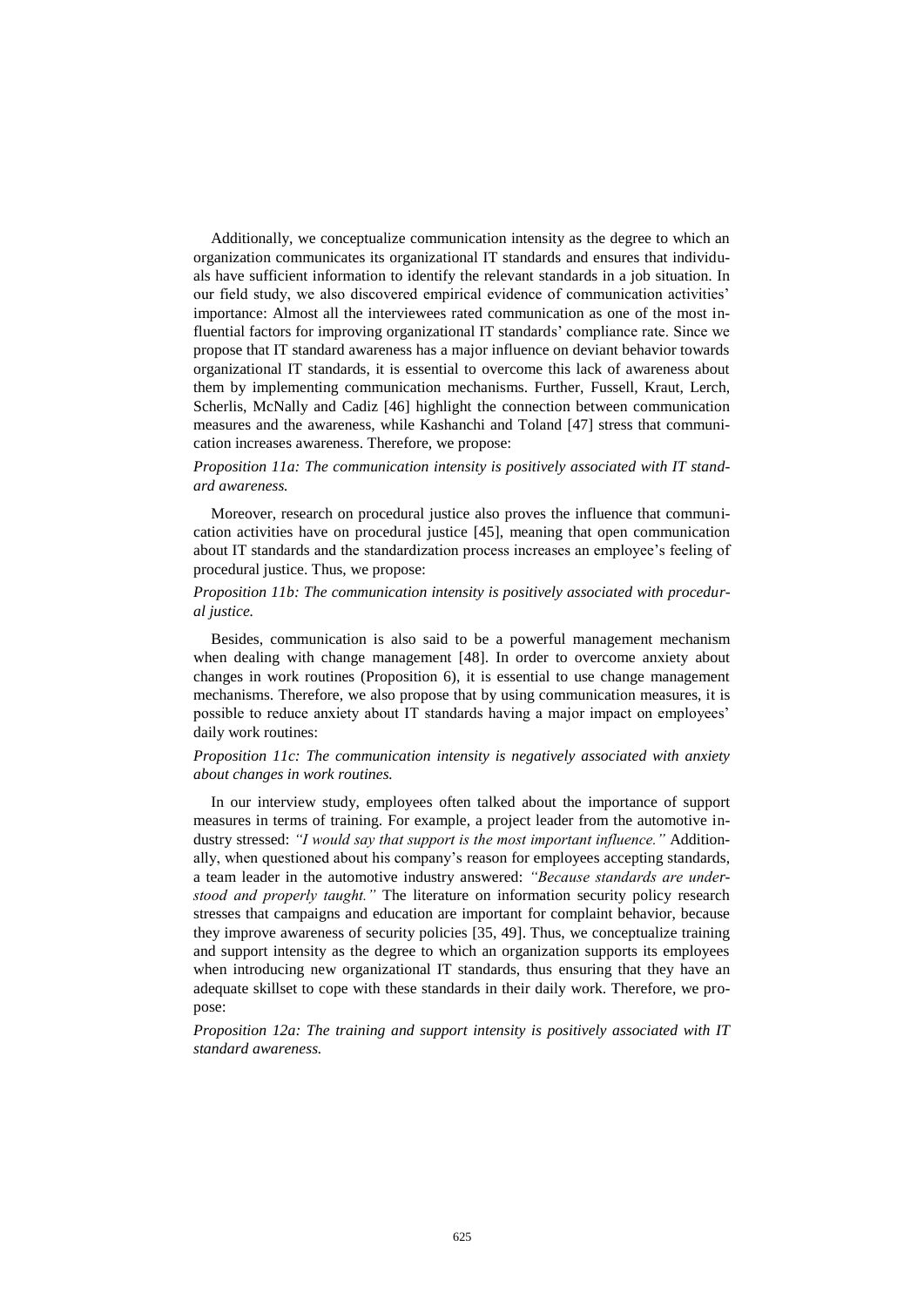Similar to communication intensity (Proposition 11c), training and support measures are also defined as potent change management mechanisms [48], meaning that providing employees with the right training measures, thus leading to a sufficient skillset to cope with and use organizational IT standards, decreases their anxiety that applying such standards will have a negative impact on their daily work. Kotter and Schlesinger [50] also confirm this assumption by proposing that providing training is most helpful when dealing with fear and anxiety. Our interview data too stresses the importance of change management mechanisms, such as training and support in terms of a change in work routines: A team leader stated that: *"It is easier to adopt changes within one's comfort zone; further, proper change management is essential for big changes."* Thus, we propose:

*Proposition 12b: The training and support intensity is negatively associated with anxiety about changes in work routines.*

#### **4 Discussion and Conclusion**

Our study investigates the factors that influence deviant behavior towards organizational IT standards. Our research builds, first, on organizational behavior research, in particular workplace deviance research and, second, on information security policy research. In addition, field study interviews substantiate our deductive findings from the literature. The resulting conceptual model includes six factors that influence employees' deviant behavior towards organizational IT standards on the individual level and six factors on the organizational level, which could thus be potential governance and management mechanisms to improve adherence to organizational IT standards.

In sum, our research contributes to theory in several ways. To the best of our knowledge, it is the first attempt to conceptualize the antecedents of deviant behavior towards organizational IT standards. Our model offers a set of constructs that can explain individuals' deviant behavior towards such standards, as well as a set of concepts on the organizational level that influences this behavior. Our work also has significant managerial implications. By using our model, managers can better understand the drivers of IT standards' acceptance and rejection. This understanding can help managers design effective change management programs and governance mechanisms.

Our results suggest that the importance and severity of each variable's influence on a particular employee's deviant behavior are highly dependent on this person's personality and job characteristics. This could lead to new and very interesting research avenues: Investigating the influence of job characteristics, such as an employee's level of command and experience in terms of moderators, on our conceptual model might be a fruitful path.

Further, our future research endeavors will be aimed at conducting a confirmatory survey by applying quantitative methods [51, 52]. As some of our constructs are new, or are modifications of existing constructs from the literature, this may involve the development and refinement of measurement models. Our model includes two levels of investigation, therefore we intend to approach large corporations instead of indi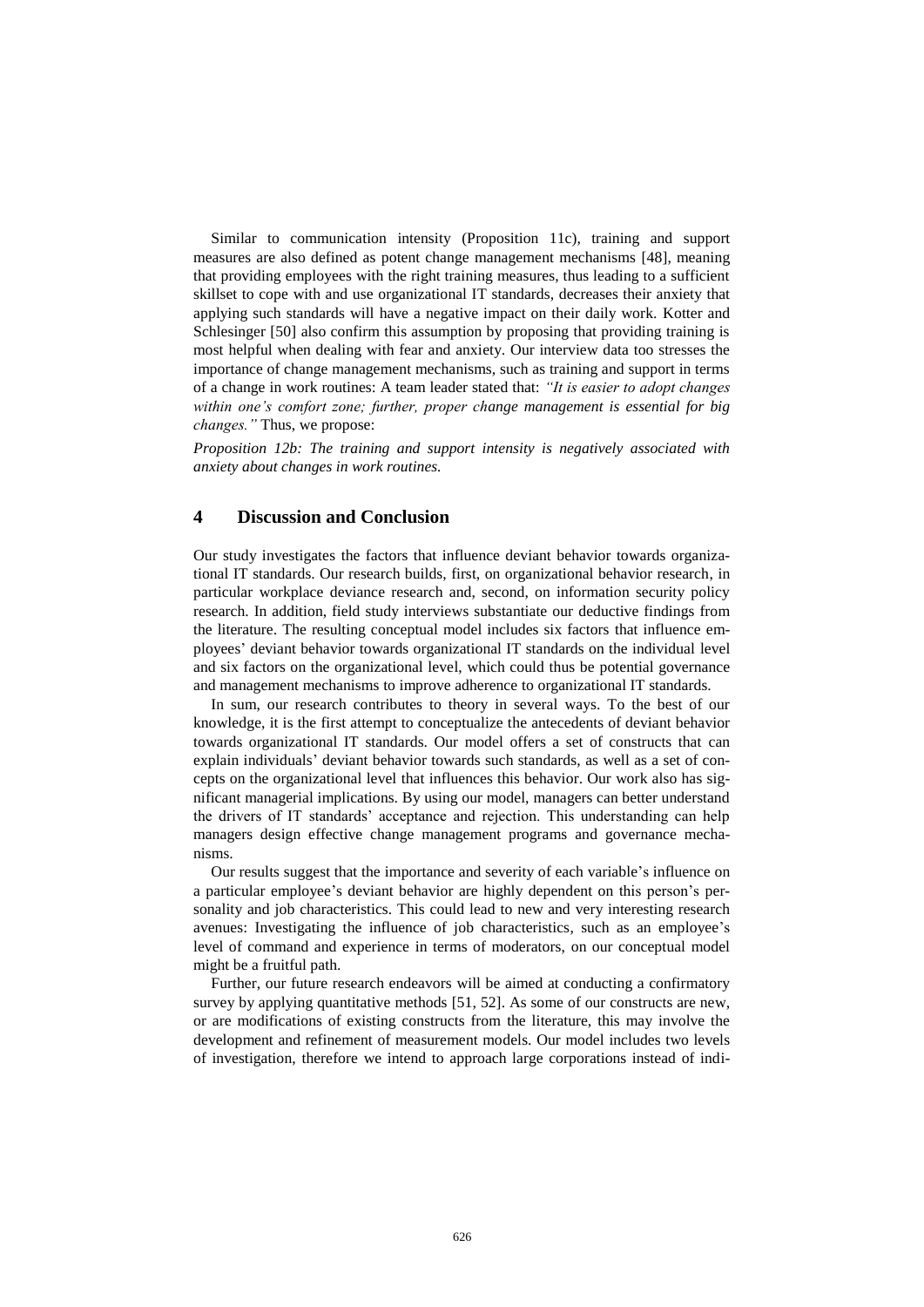viduals to gain access to organizational-level variables as well as individual-level variables. Based on the results of the quantitative validation of our conceptual model, we will derive the most promising governance and management mechanisms in order to improve organizational IT standardization. Such mechanisms might be the introduction of a lifecycle model for organizational IT standards in order to manage standardization endeavors, or measurement values in order to monitor and steer the standardization processes, or change management practices in order to introduce new organizational IT standards.

## **References**

- 1. Kondo, Y.: Innovation Versus Standardization. The TQM Magazine 12, 6-10 (2000)
- 2. Tyler, T.R.: Promoting Employee Policy Adherence and Rule Following in Work Settingsthe Value of Self-Regulatory Approaches. Brooklyn Law Review 70, 1287-1312 (2005)
- 3. CIO Dashboad, http://www.ciodashboard.com/it-strategy/analytics-governance-standards/ (Accessed: 04.11.2013)
- 4. bcg.perspectives, https://www.bcgperspectives.com/content/articles/information\_technology\_it\_organization \_from\_it\_complexity\_to\_commonality/ (Accessed: 21.11.2013)
- 5. de Vries, H.J., Slob, F.J., Zuid-Holland, V.G.: Best Practice in Company Standardization. International Journal of IT Standards and Standardization Research 4, 62-85 (2006)
- 6. van Wessel, R., Ribbers, P., de Vries, H.: On the Effects of IS Company Standards on Business Process Performance. In: The 4th Conference on Standardization and Innovation in Information Technology pp. 254-267. (2005)
- 7. Schmidt, S.K.: Coordinating Technology: Studies in the International Standardization of Telecommunications. MIT press (1998)
- 8. Backhouse, J.H., Carol W.; Silva, Leiser: Circuits of Power in Creating De Jure Standards: Shaping an International Information Systems Security Standard. MIS Quarterly 30, 413- 438 (2006)
- 9. Akkermans, H., Van der Horst, H.: Managing IT Infrastructure Standardisation in the Networked Manufacturing Firm. International Journal of Production Economics 75, 213- 228 (2002)
- 10. Hanseth, O., Braa, K.: Hunting for the Treasure at the End of the Rainbow: Standardizing Corporate IT Infrastructure. Computer Supported Cooperative Work 10, 261-292 (2001)
- 11. Münstermann, B., Eckhardt, A., Weitzel, T.: The Performance Impact of Business Process Standardization: An Empirical Evaluation of the Recruitment Process. Business Process Management Journal 16, 29-56 (2010)
- 12. Wüllenweber, K., Beimborn, D., Weitzel, T., König, W.: The Impact of Process Standardization on Business Process Outsourcing Success. Information Systems Frontiers 10, 211-224 (2008)
- 13. Bulgurcu, B., Cavusoglu, H., Benbasat, I.: Information Security Policy Compliance: An Empirical Study of Rationality-Based Beliefs and Information Security Awareness. MIS Quarterly 34, 523-548 (2010)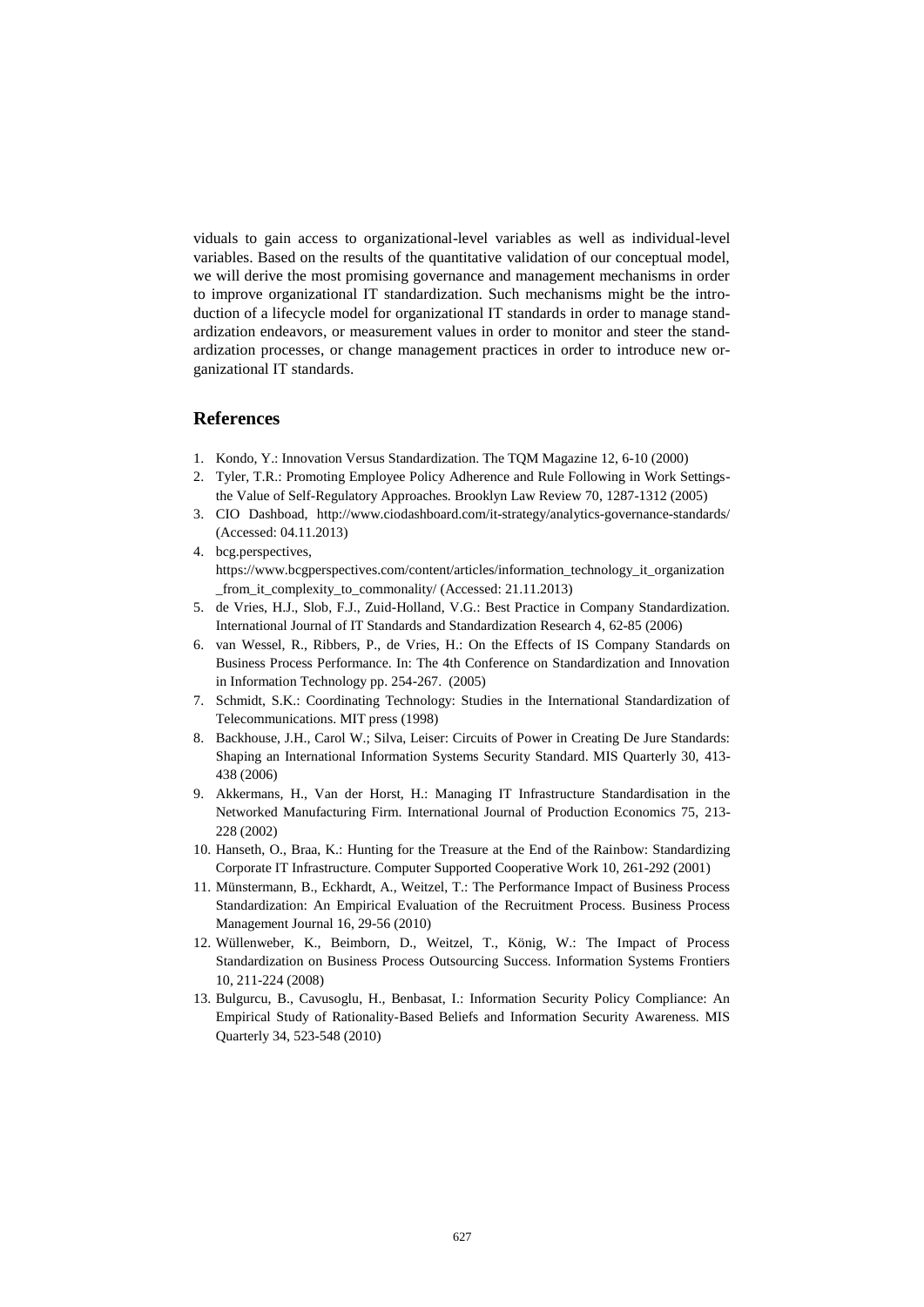- 14. Pahnila, S., Siponen, M., Mahmood, A.: Employees' Behavior Towards IS Security Policy Compliance. In: 40th Annual Hawaii International Conference on System Sciences. IEEE, (2007)
- 15. Van Wessel, R.: Toward Corporate IT Standardization Management: Frameworks and Solutions. Information Science Reference (2010)
- 16. de Vries, H.J.: Standardization: A Business Approach to the Role of National Standardization Organizations. Springer (1999)
- 17. Russo, N.L., Hightower, R., Pearson, J.M.: The Failure of Methodologies to Meet the Needs of Current Development Environments. In: Proceedings of the British Computer Society's Annual Conference on Information System Methodologies, pp. 387-393. (1996)
- 18. Murphy, K.R.: Honesty in the Workplace. Thomson Brooks/Cole Publishing Co (1993)
- 19. APA Center for Organizational Excellence, http://www.apaexcellence.org/resources/goodcompany/newsletter/article/249 (Accessed: 30.04.2014)
- 20. Warkentin, M., Shropshire, J., Johnston, A.: The IT Security Adoption Conundrum: An Initial Step toward Validation of Applicable Measures. In: AMCIS 2007. (2007)
- 21. Cargill, C.F.: Information Technology Standardization: Theory, Process, and Organizations. Digital Press (1989)
- 22. Rada, R., Craparo, J.: Standardizing Management of Software Engineering Projects. Knowledge, Technology & Policy 14, 67-77 (2001)
- 23. Gregor, S.: The Nature of Theory in Information Systems. MIS Quarterly 30, 611-642 (2006)
- 24. Benbasat, I., Goldstein, D.K., Mead, M.: The Case Research Strategy in Studies of Information Systems. MIS Quarterly 369-386 (1987)
- 25. Eisenhardt, K.M.: Building Theories from Case Study Research. Academy of Management Review 14, 532-550 (1989)
- 26. Griffin, R., Moorhead, G.: Organizational Behavior. Cengage Learning (2011)
- 27. Robinson, S.L., Bennett, R.J.: A Typology of Deviant Workplace Behaviors: A Multidimensional Scaling Study. Academy of Management Journal 38, 555-572 (1995)
- 28. Robinson, S.L., Bennett, R.J.: Workplace Deviance: Its Definition, Its Manifestations, and Its Causes. Research on Negotiation in Organizations 6, 3-27 (1997)
- 29. Alter, S.: Theory of Workarounds. Communications of the Association for Information Systems 34, (2014)
- 30. Vroom, C., Von Solms, R.: Towards Information Security Behavioural Compliance. Computers & Security 23, 191-198 (2004)
- 31. Bennett, R.J., Robinson, S.L.: Development of a Measure of Workplace Deviance. Journal of Applied Psychology 85, 349-360 (2000)
- 32. Malle, B.F.: How People Explain Behavior: A New Theoretical Framework. Personality and Social Psychology Review 3, 23-48 (1999)
- 33. Mars, G.: Human Factor Failure and the Comparative Structure of Jobs. Disaster Prevention and Management 6, 343-348 (1997)
- 34. Röder, N., Wiesche, M., Schermann, M.: A Situational Perspective on Workarounds in IT-Enabled Business Processes: A Multiple Case Study. In: Proceedings of the 22nd European Conference on Information Systems, pp. 1-16. (2014)